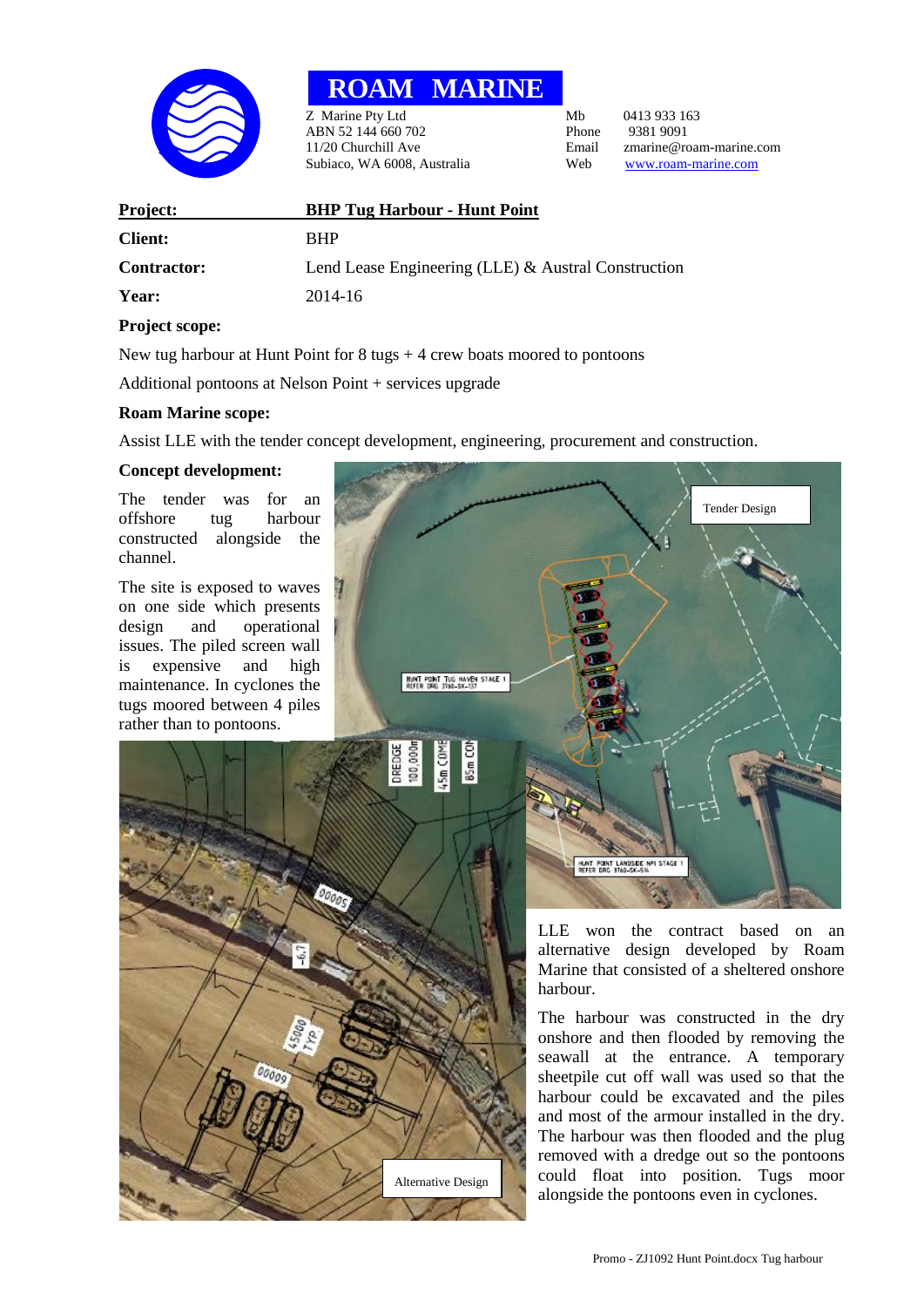#### **Design + construction support:**

Roam Marine provided LLE with technical assistance on all marine related items. Scope included:

- Reviewed all marine structural, civil and services drawings in particular layout, mooring, fendering, constructability, durability and functional considerations.
- Lifting of 180t pontoons and gangways
- Method statement for armour rock installation in the wet



#### **Temporary works:**

Roam Marine designed temporary works for the marine contractor Austral Construction.

Scope included:

- Design of piling gate for combi wall installation including pile stability checks
- Lift engineering for piles and hammer + pile floatation
- Construction barge stability and mooring checks
- Review capacity of loadout wharf



F:\MANAGEMENT\MARKETING\promo sheets\Promo - ZJ1092 Hunt Point.docx printed 02-May-17 at 4:20 PM